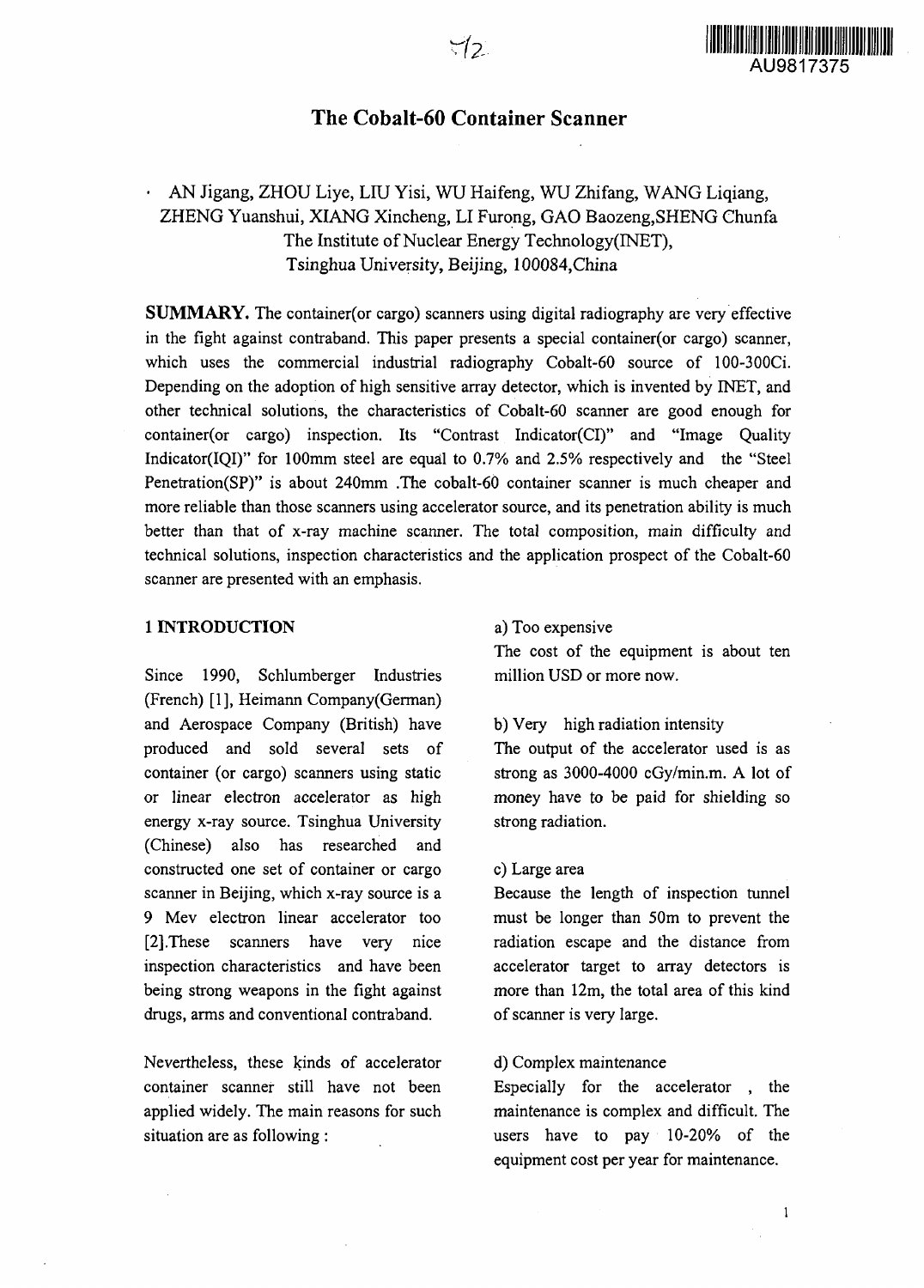Therefore, a lot of work have been done to find out other container scanner designs which are much cheaper, easier to shield and can be installed in a much smaller area.

Several companies have tried to use x-ray machine as the radiation source. Nevertheless, because of the highest energy of the x-ray is just only several hundred keV, the steel penetration of these x-ray machine scanner is very poor( $\leq$ 100mm steel).

The penetration ability of Cobalt-60 isotope source  $(E_r=1.17,1.33$ MeV) is much higher than that of x-ray machine and is similar to that of the electron accelerator of 4-5MeV. But the radiation output of ordinary radiography cobalt-60 source is much smaller than accelerator's. By using very high sensitive array detector , low noise level front-end circuit and special signal and image treatment method, we have successfully designed and constructed a Cobalt-60 scanner, which uses the widely adopted industrial radiography Cobalt-60 source of 100-300 Ci. The steel penetration and other characteristics of the Cobalt-60 scanner are similar to those of  $4 \sim 5$  MeV accelerator scanner, but its cost is much cheaper . It is easy to operate and maintain and only need much smaller area for installation and operation.

The following article will present the Cobalt-60 container scanner with an emphasis on the total composition , main difficulty and technical solutions inspection characteristics and the application prospect.

### **2. SYSTEM COMPOSITION**



#### fig. 1 system composition

The system composition of cobalt-60 container scanner is shown in fig 1. It consists of following main components:

## a)Radiation source  $\Omega$

The commercial industrial gamma radiography cobalt-60 source projector is used. The source activity is  $100 \sim 300$  Ci. The active dimensions of the source are  $\Phi$  4  $\times$  4mm. The total weight of the projector is less than 250kg. This kind of cobalt-60 source have been adopted widely in industrial non-destructive testing and have been proved to be very reliable, safe and convenient.

## b)Front and back collimators 26

The *Y* radiation of cobalt-60 source is collimated by the front and back collimator into a very thin slice type and then aims the array detector.

## c)Conveyer system *®*

It is used to pull the object-container to pass through the slice type radiation zone with a settled speed.

## d) Array detector ©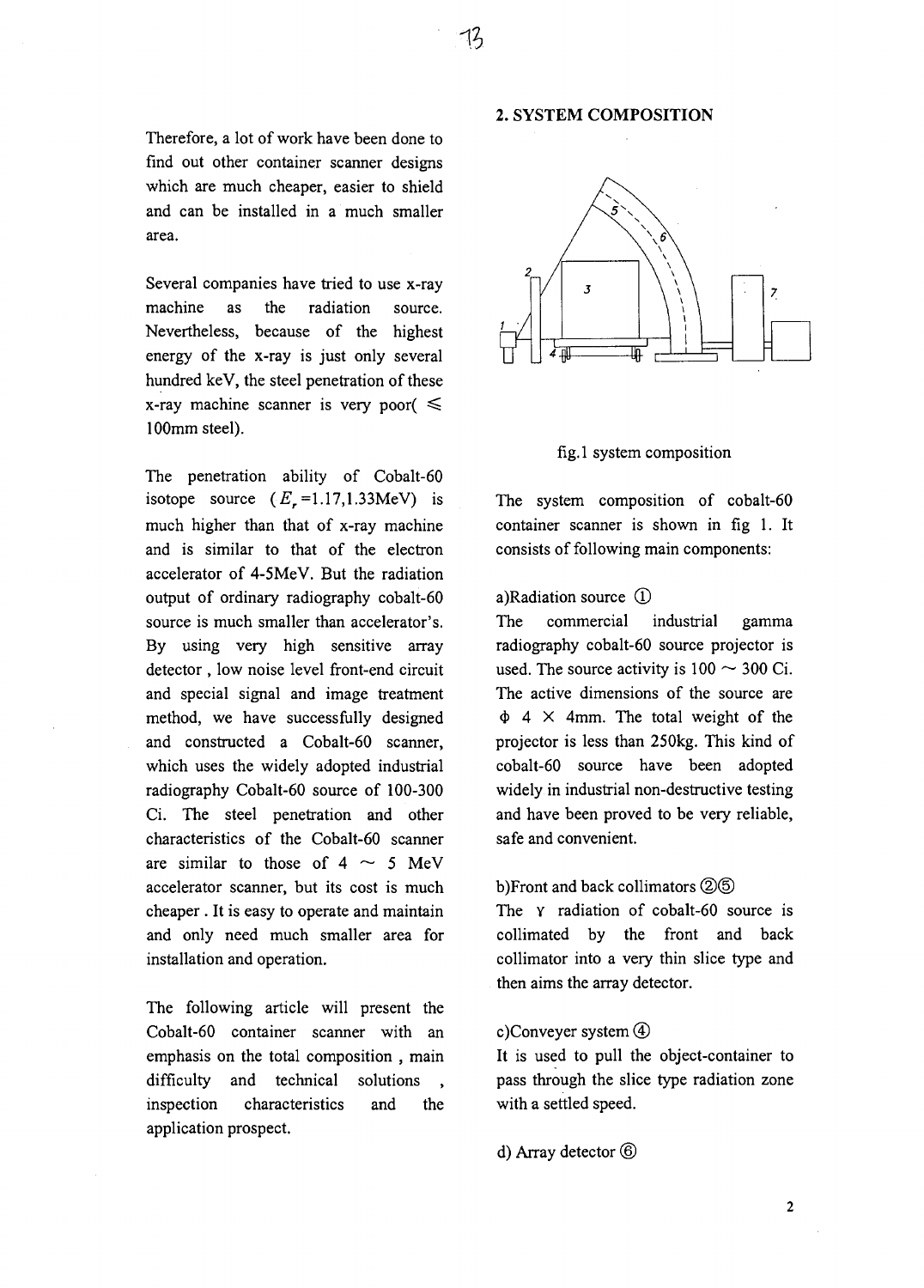The special gas-pressurized array ionchamber invented by INET[3] is used. Because of special construction and gasmixture, the  $60\text{Co}$  efficiency and sensitivity of this array detector are as high as 40% and 4  $\times$  10<sup>5</sup>pC/cGy respectively. This is the key technique of cobalt-60 container scanner.

e)Detection electronics and image processing subsystem ©

The very low noise front-end circuits are used to get large dynamic range . The signals are digitized on 16 bits after integration .The image processing subsystem acquires the digitized signals coming from the detection electronics, builds up the radioscopic images and displays them on the screen for. examination by the operators.

## **3. THE MAIN DIFFICULTY AND THE TECHNICAL SOLUTIONS**

The energies of  $60C<sub>O</sub>$  y photons are never changed . Their intensity is also very stable in the period of measurement, because the half -life time of Cobalt-60 is as long as 5.3 year. The  $60C<sub>O</sub>$  gamma radiography projector possesses yet more merits , such as reliability, easier operation and convenient maintenance.

Nevertheless, the radiation output of the Cobalt -60 gamma projector with the activity of 100-300 Ci is much lower than that of the accelerator . It is equal to or less than 0.1% of the latter's. This is the main difficulty for cobalt-60 container scanner to possess nice inspection characteristics.

The main technical solutions of this difficulty are as follows:

a) The high efficiency and sensitivity array detector has been adopted.

As shown before , the efficiency and sensitivity of INET's gas - pressurized array ion-chamber for  $60C_0$   $\gamma$ -rays are equal to or higher than 40% and 4  $\times$  $10<sup>5</sup> pC/cGy$  respectively. So the maximum signal current of the cobalt-60 scanner can be as large as several nA, and the statistical fluctuation can be kept low enough to insure nice inspection characteristics of the scanner.

b) The special low noise front amplifier has been designed and constructed. Its noise current level is less than  $1 \times 10^{-13}$ A. So the real total signal dynamic range of the measurement subsystem is higher than  $2 \times 10^{4}$ . This will deduce to nice contrast indicator and larger steel penetration.

c)Much shorter distance from source to array detector (e.g. 5-7m) can be chosen .because the space distribution of Cobalt-60 gamma radiation is homogeneous.

d) The conveyer speed will be a little bit slower (e.g. 20cm/s).

Because the auxiliary inspection time of the Cobalt-60 scanner is much shorter than that of the accelerator scanner, its total throughput can be not less than the latter's in spite of the slower conveyer speed.

Depending on these technical solutions, the main difficulty of low radiation intensity is overcome and the inspection characteristics of Cobalt-60 scanner can be similar to those of the accelerator scanner.

## **4. MAIN INSPECTION CHARACTERISTICS**

 $\overline{\mathbf{3}}$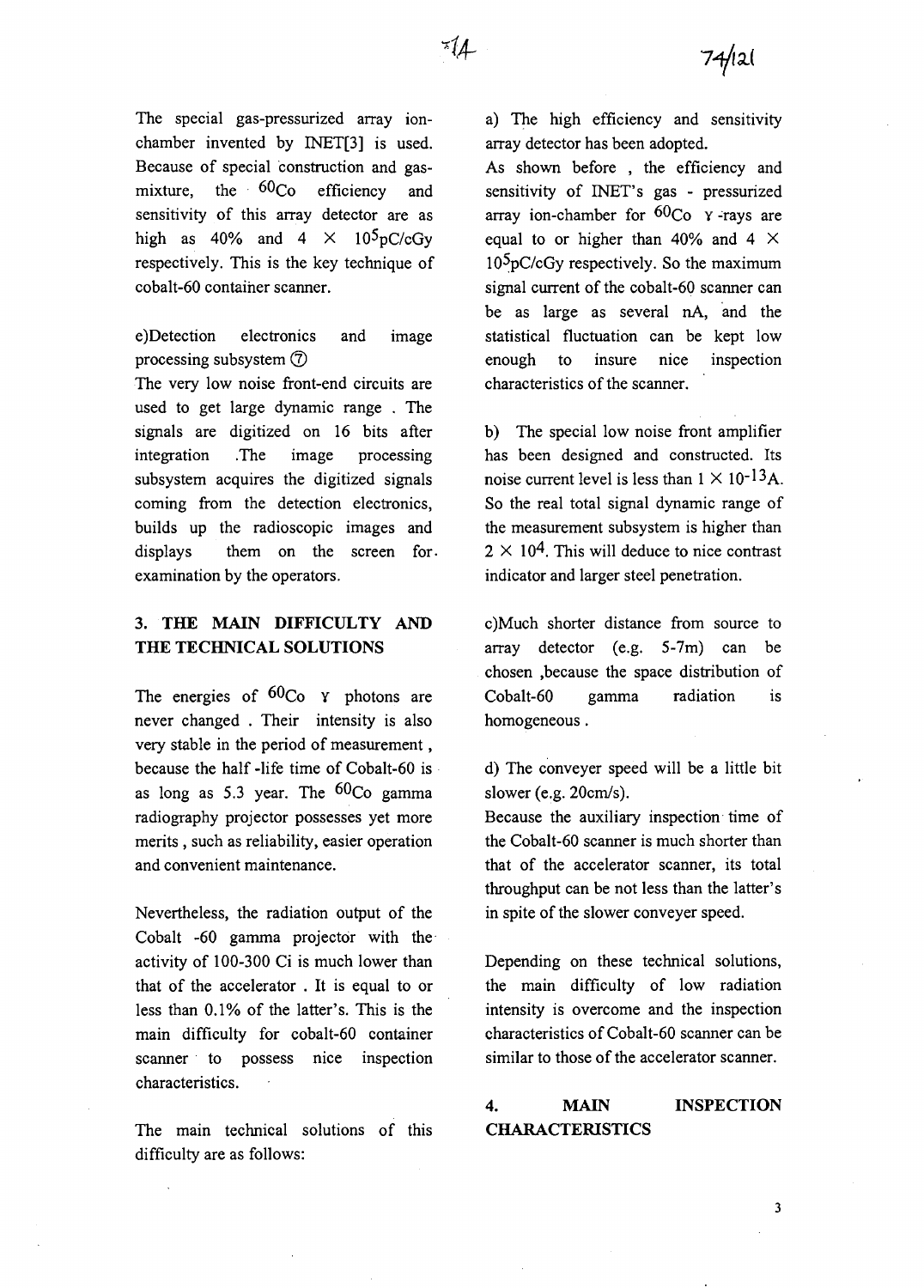Five key indicators allow to quantify the performances of a radiation container scanner:

a) The "Image Quality Indicator (IQI)." It is obtained by determining the diameter of the thinnest steel wire detectable behind a steel screen of a given thickness.

b)The "Contrast Indicator(CI)"

It represents the smallest overthickness detectable on a steel screen of a given thickness.

c) The "Steel Penetration (SP)" It is the maximum thickness of steel behind which a totally absorbent object is still visible.

d) The "Maximum Dose Absorbed per Scanning"

e) The "Throughput " of radioscopy that can be achieved by the scanner.

The following performances of the cobalt-60 container scanner are achieved at INET (Tsinghua University ):

-IQI: 2.5% behind 100 mm of steel -CI: 0.7% behind 100 mm of steel -SP: 240 mm of steel -Maximum Dose per Scanning :0.02mGy -Throughput : 20 40-foot containers per hour.

Fig.2 shows the radioscopic image of a motorcycle realized at the Cobalt-60 container scanner. A lkg pack of sugar was hidden behind the oil box of the motorcycle, and is already visible on the image.



Fig.2 radioscopic image of a motorcycle

**5. SPECIAL FEATURES APPLICATION PROSPECT.**

A comparison of the inspection AND characteristics between the cobalt -60 scanner and the static accelerator scanner is shown in table 1.

4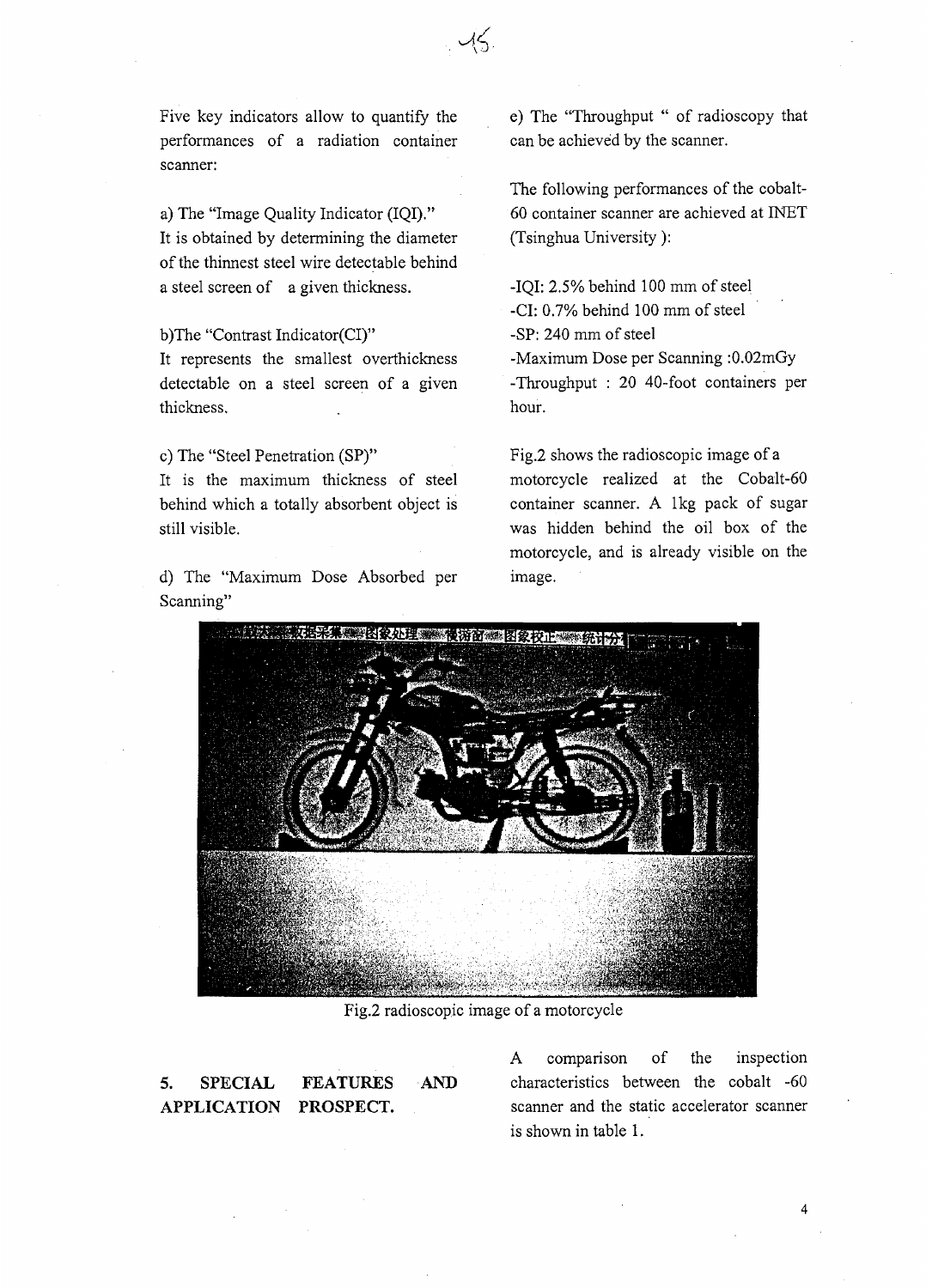| indicator         | <b>IQI</b>                            | CI      | SP      | Maximum             | Throughput            |
|-------------------|---------------------------------------|---------|---------|---------------------|-----------------------|
|                   | $(100$ mm steel) $(100$ mm steel) $ $ |         | (steel) | Dose                |                       |
|                   |                                       |         |         | Absorbed<br>per     |                       |
| scanner           |                                       |         |         | Scanning            |                       |
| static            | 2.5%                                  | $0.4\%$ | 240mm   | $ 0.4 \text{mGy} $  | 60<br>$\cdot$ 10-foot |
| accelerator       |                                       |         |         |                     | containers per        |
| scanner           |                                       |         |         |                     | hour                  |
| (2.5Mev)          |                                       |         |         |                     |                       |
| static .          | 3%                                    | 0.75%   | 280mm   | 1mGy                | 20 trucks per         |
| accelerator       |                                       |         |         |                     | hour                  |
| scanner           |                                       |         |         |                     |                       |
| $(5 \text{ Mev})$ |                                       |         |         |                     |                       |
| Cobalt-60         | 12.5%                                 | 10.7%   | 240mm   | $ 0.02 \text{mGy} $ | 20<br>40-foot         |
| scanner           |                                       |         |         |                     | containers per        |
|                   |                                       |         |         |                     | hour                  |

Table 1. A comparison of inspection characteristics

As shown in table 1, the inspection characteristics of Cobalt-60 container scanner are similar to those of accelerator scanner. On the other side, the former possesses many other special features which are much better than the latter's :

### a) Cheap price

The price of the Cobalt -60 scanner produced by INET will be about one or two tenths of the accelerator scanner's .

## b) Low radiation intensity

Because the radiation output of the radiography Cobalt -60 source used is less than 0.1% of the accelerator's , the radiation protection problem is much easier to solve. There will be a lot of money to be saved on the radiation shielding building.

## c) Small building area.

The inspection tunnel length of 6-8m **is**

long enough for the Cobalt-60 scanner. The distance from source to detector is 5- 7m. So the building area for Cobalt-60 scanner will be much smaller than that of accelerator scanner.

d) Simple operation and convenient maintenance.

The radiography Cobalt-60 source is easy to operate and maintain . So the operation and maintenance fee for Cobalt -60 scanner will be much lower.

### e) Reliability and Stability

The energies of Cobalt-60 gamma rays are never changed and its intensity can also be considered to be constant during the scanning period . These are very beneficial for the signal and image processing . Because there is no high voltage, strong microwave and large electric power equipment etc. in the system , the cobalt-60 scanner is very reliable and stable .